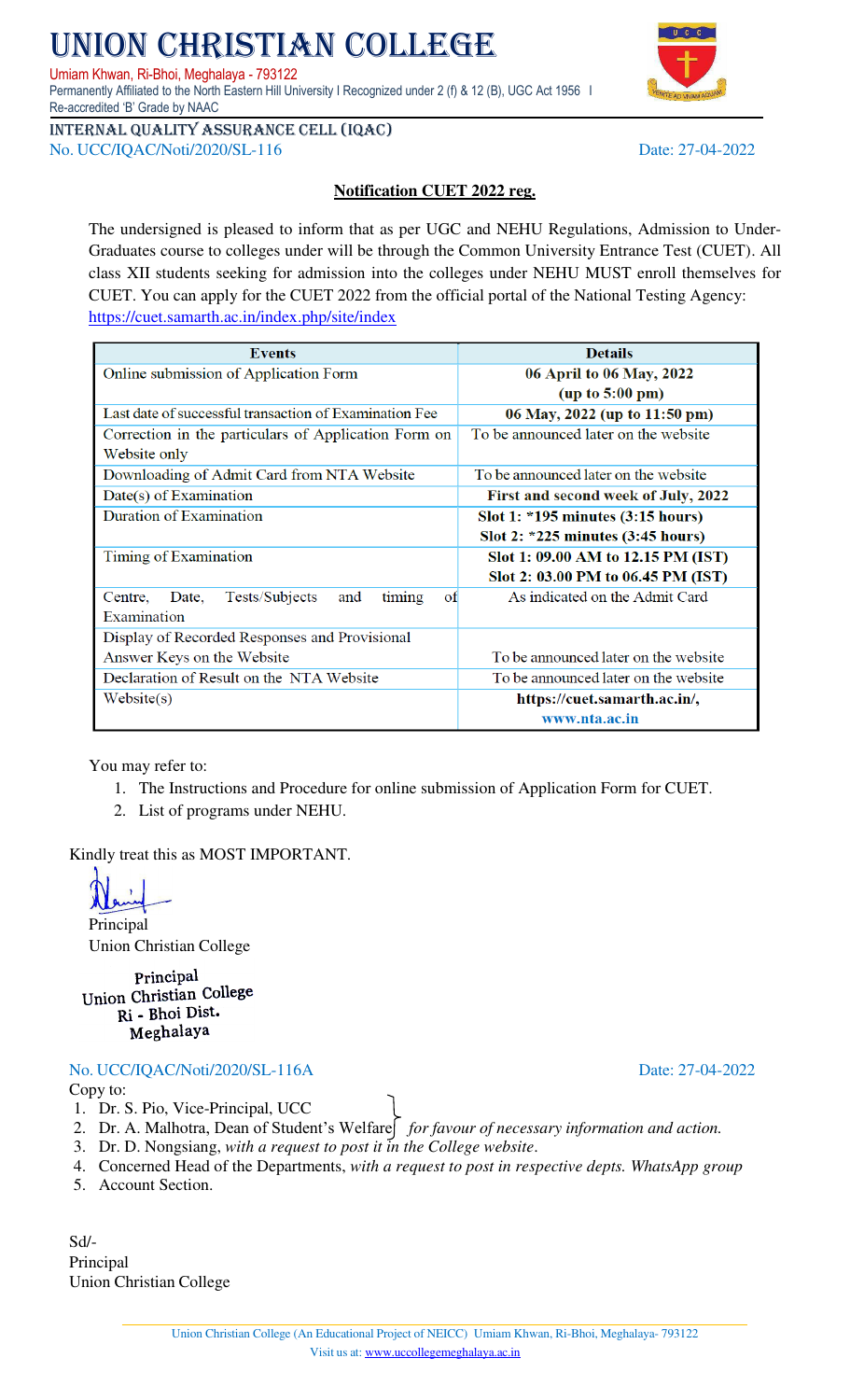#### **Instructions and Procedure for online submission of Application Form**

### [Download Information Bulletin](https://cdnasb.samarth.ac.in/site/CUETUG2022IB.pdf)

- 1. Candidates must read carefully the Instructions (including how to fill up the Application Form online) given in the Information Bulletin available on the NTA Website. Candidates not complying with the instructions shall be summarily disqualified.
- 2. Candidates can apply for CUET (UG) 2022 through the "Online" mode only. The Application Form in any other mode will not be accepted.
- 3. Submission of Application Form should be made by the candidate online through the NTA website:<https://cuet.samarth.ac.in/>

#### **4. Instructions for filling Online Application Form:**

- Download **Information Bulletin and Replica of Application Form**. Read these carefully to ensure your eligibility.
- **Follow the steps given below to Apply Online:**

#### **Step 1: Registration Form:**

Register for the Online Application Form and note down the system-generated Application Number. The candidate should provide the required details while filling the Online Application Form and is also required to create PASSWORD and choose Security Question and enter his/her Answer. After successful submission of the personal details, an Application Number will be generated and it will be used to complete the remaining Steps of the Application Form and will also be required for all future reference/correspondence. For subsequent logins, the candidate will be able to login directly with the respective system-generated Application Number and created Password.

#### **Step 2:  Application Form:**

The Candidates can log in with the system-generated Application Number and pre-created Password for completing the Application Form including filling up personal details, providing the details of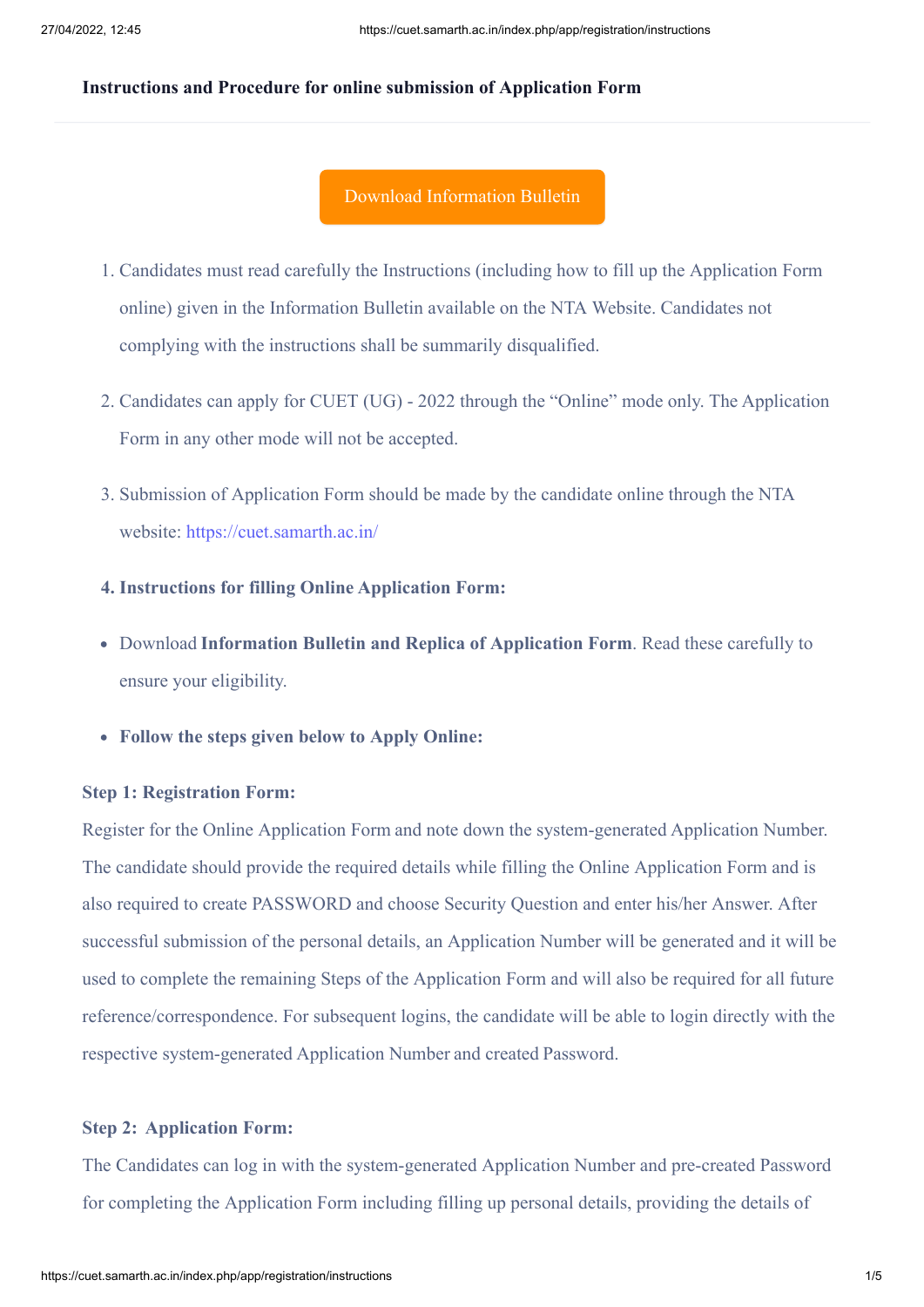educational qualification, university/ programme selection, test paper details, choosing the Examination Cities, and uploading the images and documents (if any).

**Upload Scanned Images of Candidate's Photograph, Signature and Category Certificate (if applicable), and PwBD Certificate (wherever applicable):**

- **The recent photograph should be either in colour or black & white with 80% face (without mask) visible including ears against a white background.**
- Scanned photograph and signature should be in JPG/JPEG format (clearly legible).
- The size of the scanned photograph should be between **10 kb to 200 kb** (clearly legible).
- The size of the scanned signature should be between 4 kb to 30 kb (clearly legible).
- The size of the scanned copy of the Category certificate (SC/ST/OBC/EWS etc.) should be in pdf between **50kb to 300kb** (clearly legible).
- The size of the scanned copy of the PwBD certificate should be in pdf between **50 kb to 300 kb** (clearly legible).

**[Note:** The Candidate must upload only his/her own photograph, signature, and certificate(s) as mentioned above (and not of anybody else) in a correct/proper manner. In case, it is found at any time in the future that the Candidate has used/uploaded the photograph, signature, and certificate(s) of someone else in his/her Application Form/Admit Card, or **he/she has tampered his/her Admit Card/Result/Scorecard, these acts of the candidate shall be treated as Unfair Means (UFM) Practices and he/she shall be proceeded with the actions as contemplated under the provisions of the Information Bulletin relating to Unfair Means Practices.**

**Please check your photograph and signature before submission of the Application Form. In case the photograph or signature is blurred or not visible to identify the identity of the candidate then, the application will be rejected.**

**Step 3:  Fee Payment:**

| <b>Slot: Timing of Examination</b> | Fee Payable by candidates (CUET (UG) - 2022) in INR@ |                                       |  |
|------------------------------------|------------------------------------------------------|---------------------------------------|--|
|                                    | <b>No. of Tests/Subjects</b>                         | <b>UG/UI and Part time Programmes</b> |  |
|                                    |                                                      | <b>Centres in India</b>               |  |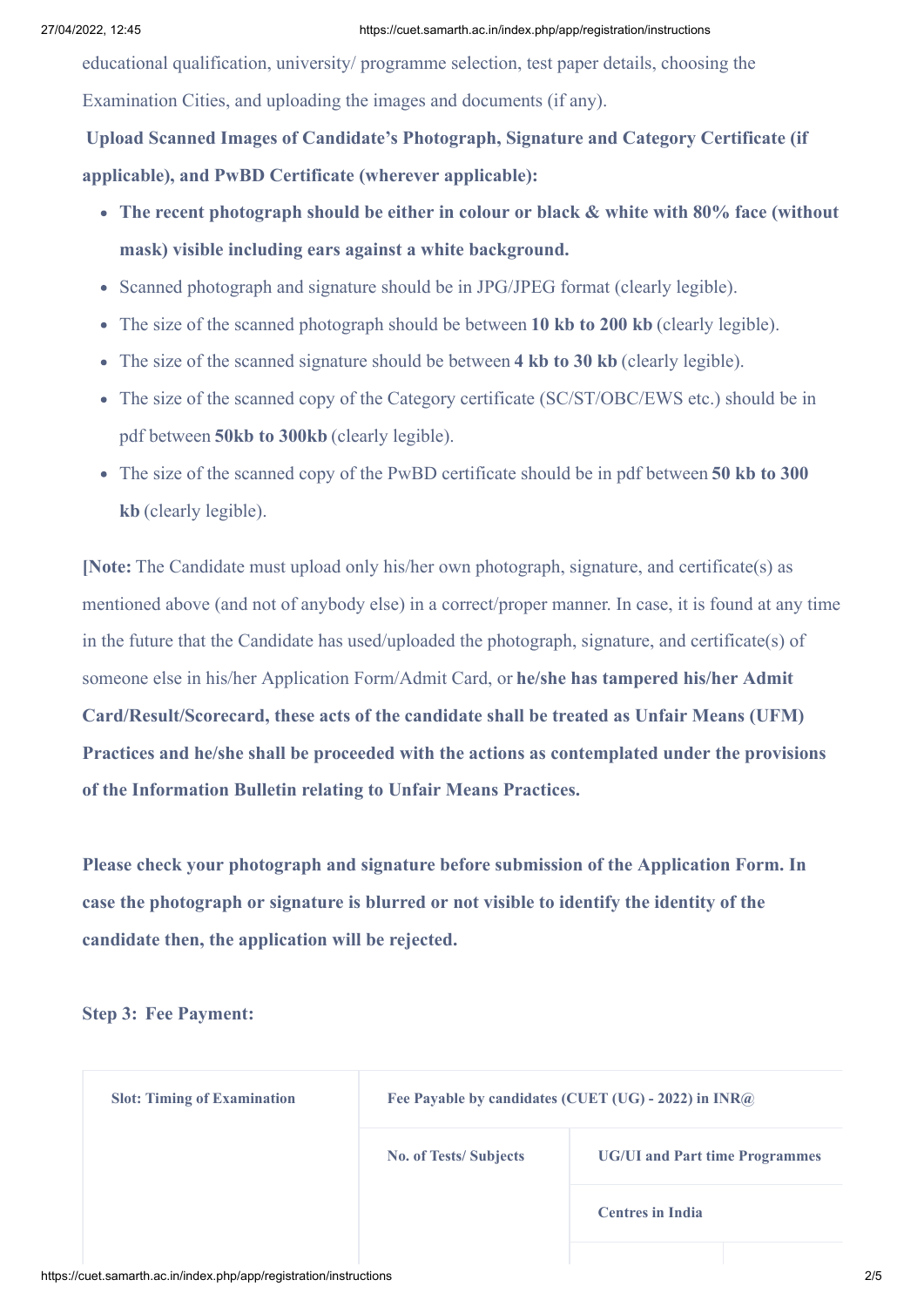$\left| \cdot \right|$ 

27/04/2022, 12:45 https://cuet.samarth.ac.in/index.php/app/registration/instructions

| - 044, 14. TV                    | 1.000.11000.0011101.01.00.11111100x.prip/app/rogionation/informotion- |                                |                              |  |
|----------------------------------|-----------------------------------------------------------------------|--------------------------------|------------------------------|--|
|                                  |                                                                       | <b>General</b><br>(Unreserved) | <b>OBC</b> (NCL*/<br>$EWS**$ |  |
| Slot-1: 09.00 a.m. to 12.15 p.m. | Upto 4                                                                | ₹ 650/-                        | ₹ 600/-                      |  |
| Slot-2: 03.00 p.m. to 06.45 p.m. | Upto 5                                                                | ₹ 650/-                        | ₹ 600/-                      |  |
|                                  |                                                                       |                                |                              |  |

**\* NCL: Non-Creamy Layer** 

**EWS: Economically Weaker Section** 

**@Processing charges and Goods & Service Taxes (GST) are to be paid by the candidate, as applicable.**

After completing Step 1 and Step 2, the candidates must pay the requisite examination fee. The fee can be submitted only online through Net Banking, Credit Card, Debit Card, UPI, or Paytm Services. Processing charges and GST as applicable are chargeable to the candidate (in addition to the examination fee) by the concerned Bank/Payment Gateway Integrator.

The Confirmation Page of the online Application Form will be generated only after successful payment by the Candidate. In case the Confirmation Page is not generated after payment of fee, then the candidate may have to approach the concerned Bank/Payment Gateway (in the helpline number and e-mail given in the Information Bulletin) for ensuring the successful payment or for obtaining the refund of duplicate/multiple payments].

- 5. Candidates shall ensure that the information entered by them in their respective online Application Form is correct.
- **6. All candidates must ensure that they have provided the correct e-mail address and mobile number.**
- 7. Information provided by the candidates in their respective online Application Forms, like the Name of the Candidate, Contact Details, Address Details, Category, Gender, PwBD Status, Educational Qualification Details, Date of Birth, Choice of Exam cities, etc. will be treated as final. **Any request for change in such particulars will not be considered by NTA under any circumstances.**
- 8. NTA does not edit/modify/alter any information entered by the candidates after completion of the application process under any circumstances. Any request for change in information thereafter will not be entertained. Therefore, candidates are advised to exercise utmost caution before filling up the correct details in the Application Form.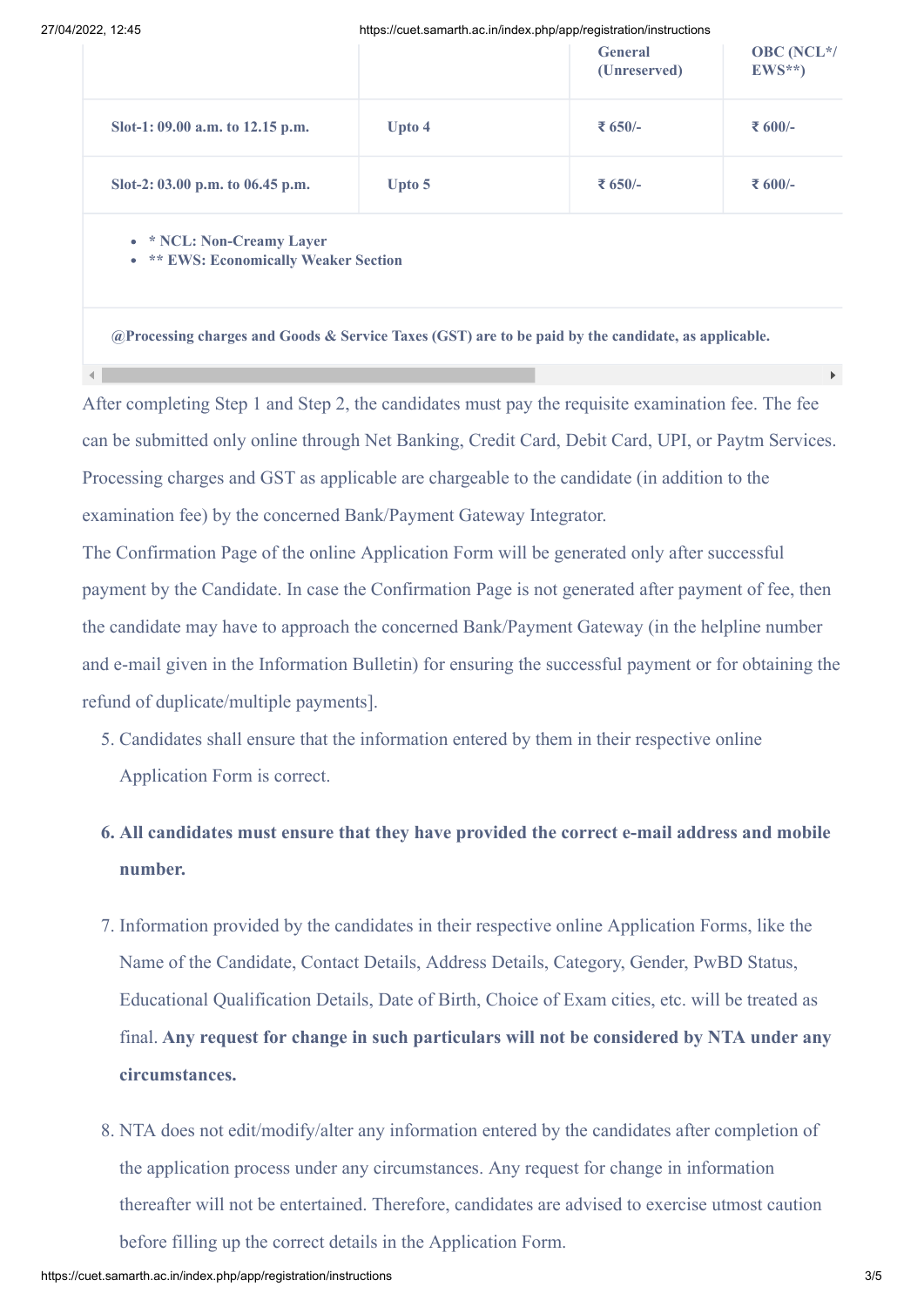- 9. NTA disclaims any liability that may arise to a candidate(s) due to incorrect information provided by him/her in his/her online Application Form.
- 10. Candidates must ensure that their email address and mobile number to be registered in their online Application Form are their own, as relevant/important information/ communication will be sent by NTA through e-mail on the registered E-mail Address and through SMS on the registered mobile number only. NTA shall not be responsible for any non-communication /miscommunication with a candidate in the E-mail Address or Mobile Number given by him/her other than his/her own.
- 11. Candidates are advised to visit the NTA Website (www.nta.ac.in) and check their E-mails regularly for the latest updates.
- 12. Candidates shall appear at their own cost at the Examination Centre on the Date, Shift, and Time indicated on their Admit Cards issued by the NTA in due course through its Website.

#### 13. **Important Instruction about PASSWORD**

i. During online form filling, the candidate will be required to choose PASSWORD and Security Question and its Answer. The candidate is advised to record/remember their password for all future logins.

ii. For subsequent logins, the candidate will be able to login directly with their respective system-generated Application Number and the chosen Password.

iii. The candidate is advised not to disclose or share their password with anybody.

Neither **NTA** nor **SAMARTH** will be responsible for the violation or misuse of the password of a candidate.

iv. Candidates can change his/her passwords after login if desired.

v. Candidates should remember to log out at the end of their session so that the particulars of the candidate cannot be tampered with or modified by unauthorized persons.

The Password must be as per the following Password policy.

i. Password must be **8 to 13 characters long.**

- ii. Password must have at least **one Upper case** alphabet.
- iii. Password must have at least **one Lower case** alphabet.
- iv. Password must have at least **one numeric value**.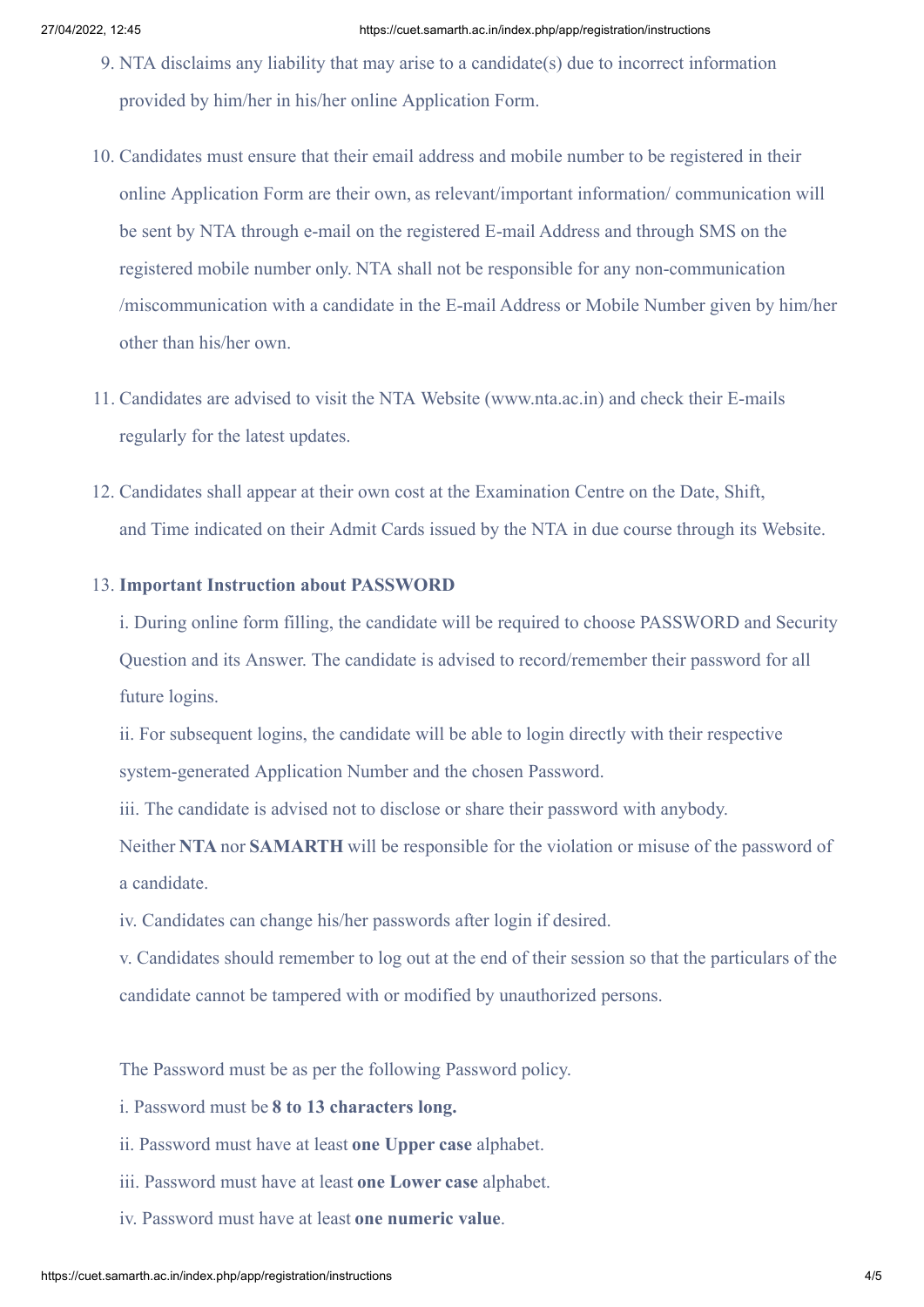v. Password must have at least **one special character eg.!@#\$%^&\*-.**

**How to reset your Password :** The following options are available to reset Password

- i. Using Security Question and its Answer you have chosen during Form filling.
- ii. Using a verification code sent via text message (SMS) to your Registered Mobile No.
- iii. Using a reset link sent via Email to your Registered Email address.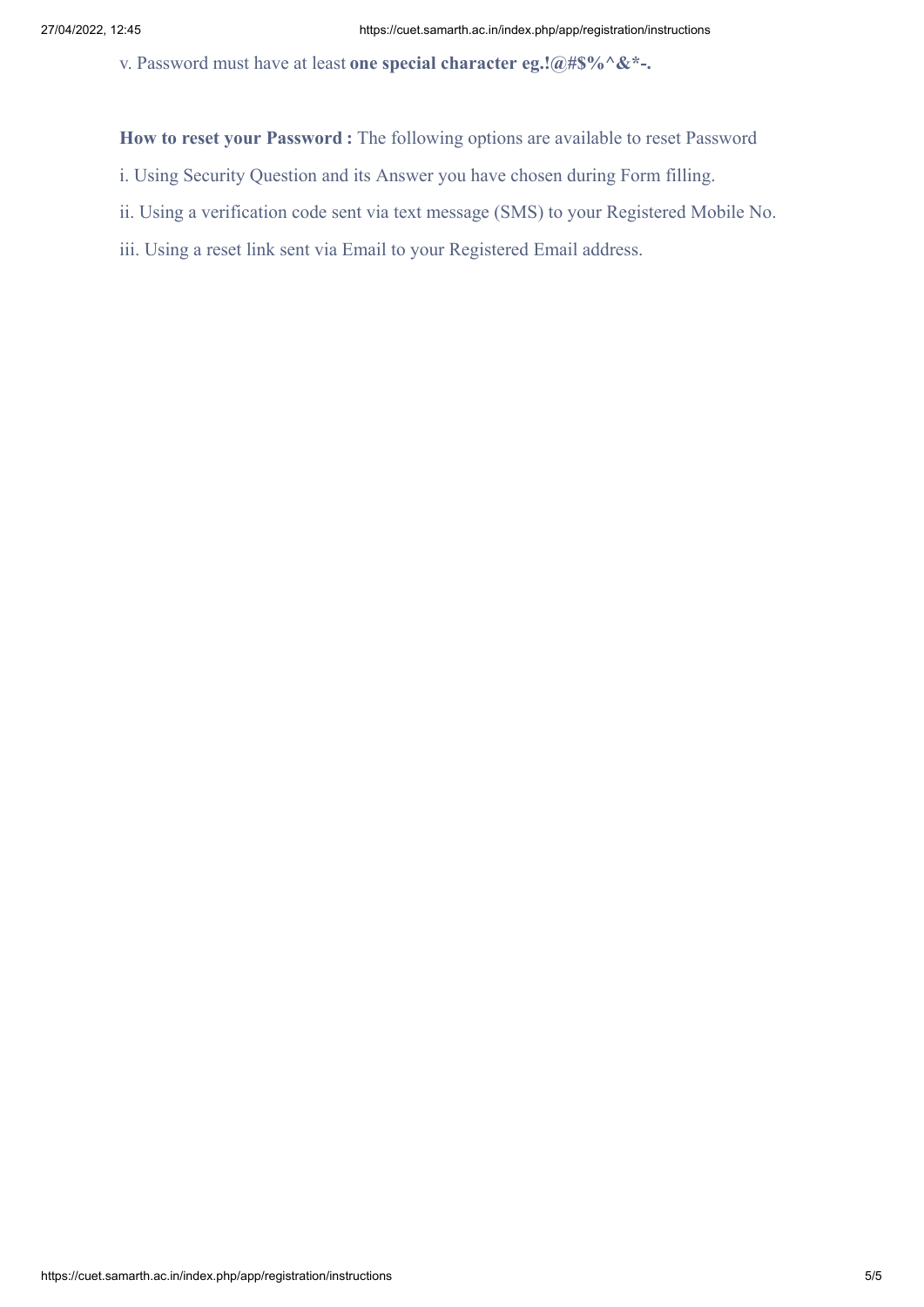# **Programme(s) Information**

| <b>Degree</b> | Programme/                        | <b>Domain/General/</b>                          | <b>Eligibility for the</b> | <b>Remarks</b>                       |
|---------------|-----------------------------------|-------------------------------------------------|----------------------------|--------------------------------------|
|               | <b>Course offered</b>             | <b>Optional</b>                                 | programme                  |                                      |
|               |                                   | <b>Languages mapped</b><br>to the Programmes    |                            |                                      |
| <b>BA</b>     | <b>BA Honours in</b>              | English from                                    | Class XII from any         | A student shall be eligible to seek  |
|               | Anthropology                      | Section IA,                                     | recognized Board in        | admission to the first semester of a |
|               |                                   | Anthropology or                                 | India or any other         | Bachelor's Degree Course if she/he   |
|               |                                   | General test                                    | examination                | has passed the class XII             |
|               |                                   |                                                 | considered                 | examination in the stream            |
|               |                                   |                                                 | equivalent by the          | concerned from any recognized        |
|               |                                   |                                                 | University.                | Board in India or any other          |
|               |                                   |                                                 |                            | examination considered equivalent    |
|               |                                   |                                                 |                            | by the University. Provided that a   |
|               |                                   |                                                 |                            | student from any stream is eligible  |
|               |                                   |                                                 |                            | to change to Arts stream, whereas    |
|               |                                   |                                                 |                            | the student from Science stream      |
|               |                                   |                                                 |                            | only is eligible for Commerce        |
|               |                                   |                                                 |                            | stream only.                         |
| <b>BA</b>     |                                   | BA Honours in English from IA,<br>Assamese from | $-Do-$                     | $-Do-$                               |
|               | Assamese                          | Section IA or                                   |                            |                                      |
|               |                                   | General test                                    |                            |                                      |
| <b>BA</b>     | <b>BA</b> Honours in              | English from IA,                                | $-Do-$                     |                                      |
|               | Bengali                           | Bengali from                                    |                            |                                      |
|               |                                   | Section IA or                                   |                            |                                      |
|               |                                   | General test                                    |                            |                                      |
| <b>BA</b>     | <b>BA Honours in</b>              | English from                                    | $-Do-$                     | $-Do-$                               |
|               | Economics                         | Section IA,                                     |                            |                                      |
|               |                                   | Economics/Business                              |                            |                                      |
|               |                                   | Economics or                                    |                            |                                      |
|               |                                   | General test                                    |                            |                                      |
| <b>BA</b>     | BA Honours in English from        |                                                 | $-Do-$                     | $-Do-$                               |
|               | Education                         | Section IA, General                             |                            |                                      |
|               |                                   | test                                            |                            |                                      |
| BA            | <b>BA Honours in English from</b> |                                                 | $-Do-$                     | $-Do-$                               |
|               | English                           | Section IA, General                             |                            |                                      |
|               |                                   | test                                            |                            |                                      |
| BA            | <b>BA</b> Honours in              | English from                                    | $-Do-$                     | $-Do-$                               |
|               | Garo                              | Section IA, General                             |                            |                                      |
|               |                                   | test                                            |                            |                                      |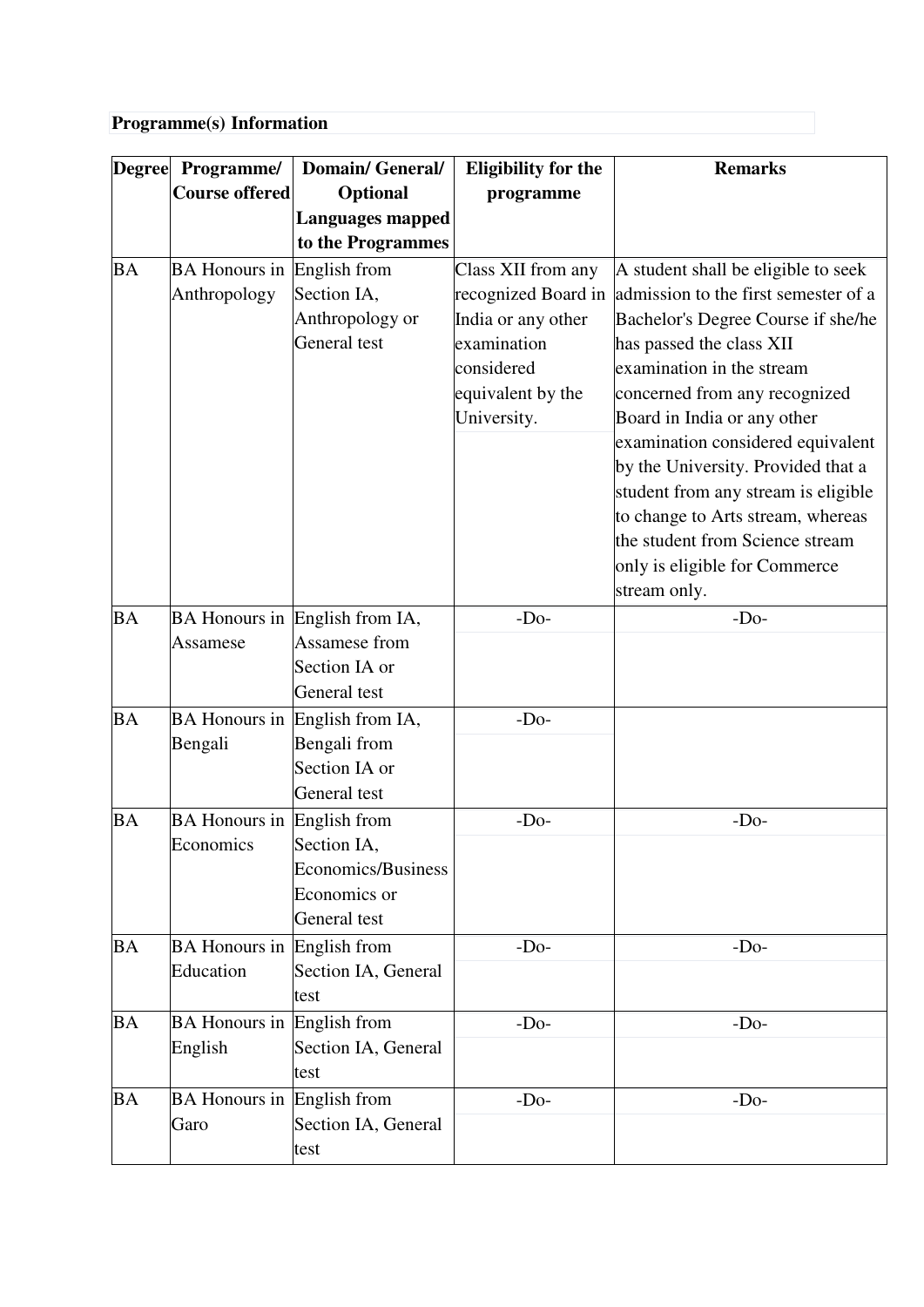| <b>BA</b> | <b>BA Honours in English from</b><br>Geography                                                        | Section IA,<br>Geography or<br>General test                                           | $-Do-$ | $-Do-$ |
|-----------|-------------------------------------------------------------------------------------------------------|---------------------------------------------------------------------------------------|--------|--------|
| <b>BA</b> | Hindi                                                                                                 | BA Honours in English from section<br>IA, Hindi from<br>Section IA or<br>General test | $-Do-$ | $-Do-$ |
| <b>BA</b> | <b>BA Honours in English from</b><br>Khasi                                                            | Section IA, General<br>test                                                           | $-Do-$ | $-Do-$ |
| <b>BA</b> | <b>BA Honours in English from</b><br>History                                                          | Section IA, History<br>or General test                                                | $-Do-$ | $-Do-$ |
| <b>BA</b> | <b>BA Honours in English from</b><br><b>Mathematics</b>                                               | Section IA,<br>Mathematics or<br>General test                                         | $-Do-$ | $-Do-$ |
| <b>BA</b> | <b>BA Honours in English from</b><br><b>Mass</b><br>Communication Media/Mass<br>& Video<br>Production | Section IA, Mass<br>Communication or<br>General test                                  | $-Do-$ | $-Do-$ |
| <b>BA</b> | <b>BA Honours in</b><br>Media<br>Technology                                                           | English from<br>Section IA, Mass<br>Media/Mass<br>Communication or<br>General test    | $-Do-$ | $-Do-$ |
| <b>BA</b> | <b>BA Honours in English from</b><br>Mizo                                                             | Section IA, General<br>test                                                           | $-Do-$ | $-Do-$ |
| <b>BA</b> | <b>BA</b> Honours in<br>Music                                                                         | English from<br>Section IA, General<br>test                                           | $-Do-$ | $-Do-$ |
| <b>BA</b> | <b>BA</b> Honours in<br>Nepali                                                                        | English from<br>Section IA, Nepali<br>from Section IB or<br>General test              | $-Do-$ | $-Do-$ |
| <b>BA</b> | <b>BA</b> Honours in<br>Nutrition                                                                     | English from<br>Section IA, General<br>test                                           | $-Do-$ | $-Do-$ |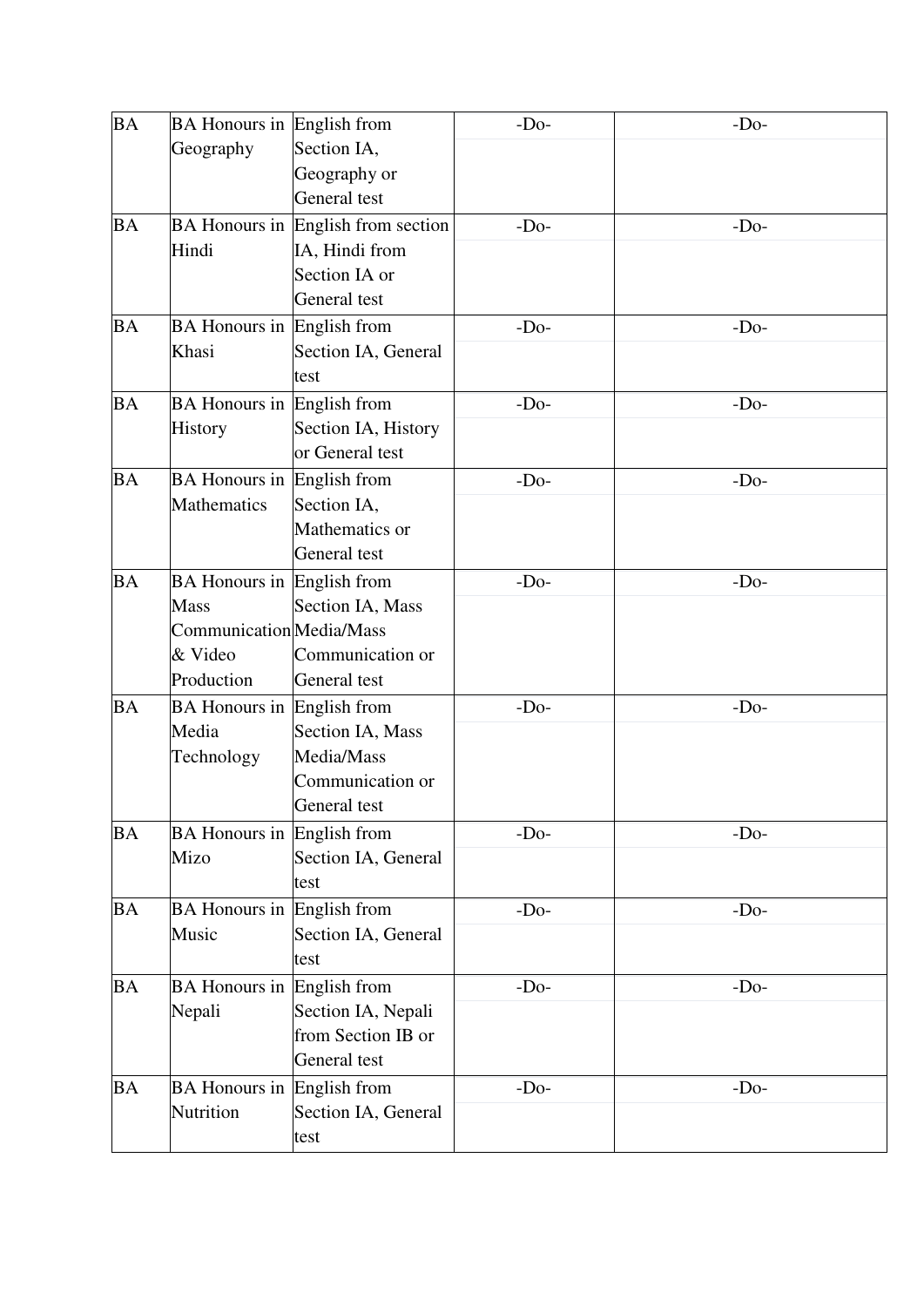| <b>BA</b>   | <b>BA Honours in English from</b>                         |                                                                       | $-Do-$ | $-Do-$ |
|-------------|-----------------------------------------------------------|-----------------------------------------------------------------------|--------|--------|
|             | Philosophy                                                | Section IA, General<br>test                                           |        |        |
| <b>BA</b>   | <b>BA Honours in English from</b><br>Political<br>Science | Section IA, Political<br><b>Science or General</b><br>test            | $-Do-$ | $-Do-$ |
| <b>BA</b>   | <b>BA Honours in English from</b><br>Sociology            | Section IA,<br>Sociology or<br>General test                           | $-Do-$ | $-Do-$ |
| <b>BA</b>   | <b>BA Honours in English from</b><br><b>Statistics</b>    | Section IA, General<br>test                                           | $-Do-$ | $-Do-$ |
| <b>B.Sc</b> | <b>B.Sc Honours</b>                                       | English from<br>in Biochemistry Section IA Biology<br>or General test | $-Do-$ | $-Do-$ |
| <b>B.Sc</b> | <b>B.Sc Honours</b><br>1n<br>Biotechnology                | English from<br><b>Section IA Biology</b><br>or General test          | $-Do-$ | $-Do-$ |
| B.Sc        | <b>B.Sc Honours</b><br>in Botany                          | English from<br>Section IA, Biology<br>or General test                | $-Do-$ | $-Do-$ |
| B.Sc        | <b>B.Sc Honours</b><br>in Chemistry                       | English from<br>Section IA,<br>Chemistry or<br>General test           | $-Do-$ | $-Do-$ |
| B.Sc        | <b>B.Sc Honours</b><br>in Clinical<br>Nutrition           | English from<br>Section IA, General<br>test                           | $-Do-$ | $-Do-$ |
| B.Sc        | <b>B.Sc Honours</b><br>in Economics                       | English from<br>Section IA,<br>Economics or<br>General test           | $-Do-$ | $-Do-$ |
| B.Sc        | <b>B.Sc Honours</b><br>in Computer<br>Science             | English from<br>Section IA,<br>Computer Science or<br>General test    | $-Do-$ | $-Do-$ |
| B.Sc        | <b>B.Sc Honours</b><br>in Electronics                     | English from<br>Section IA, General<br>test                           | $-Do-$ | $-Do-$ |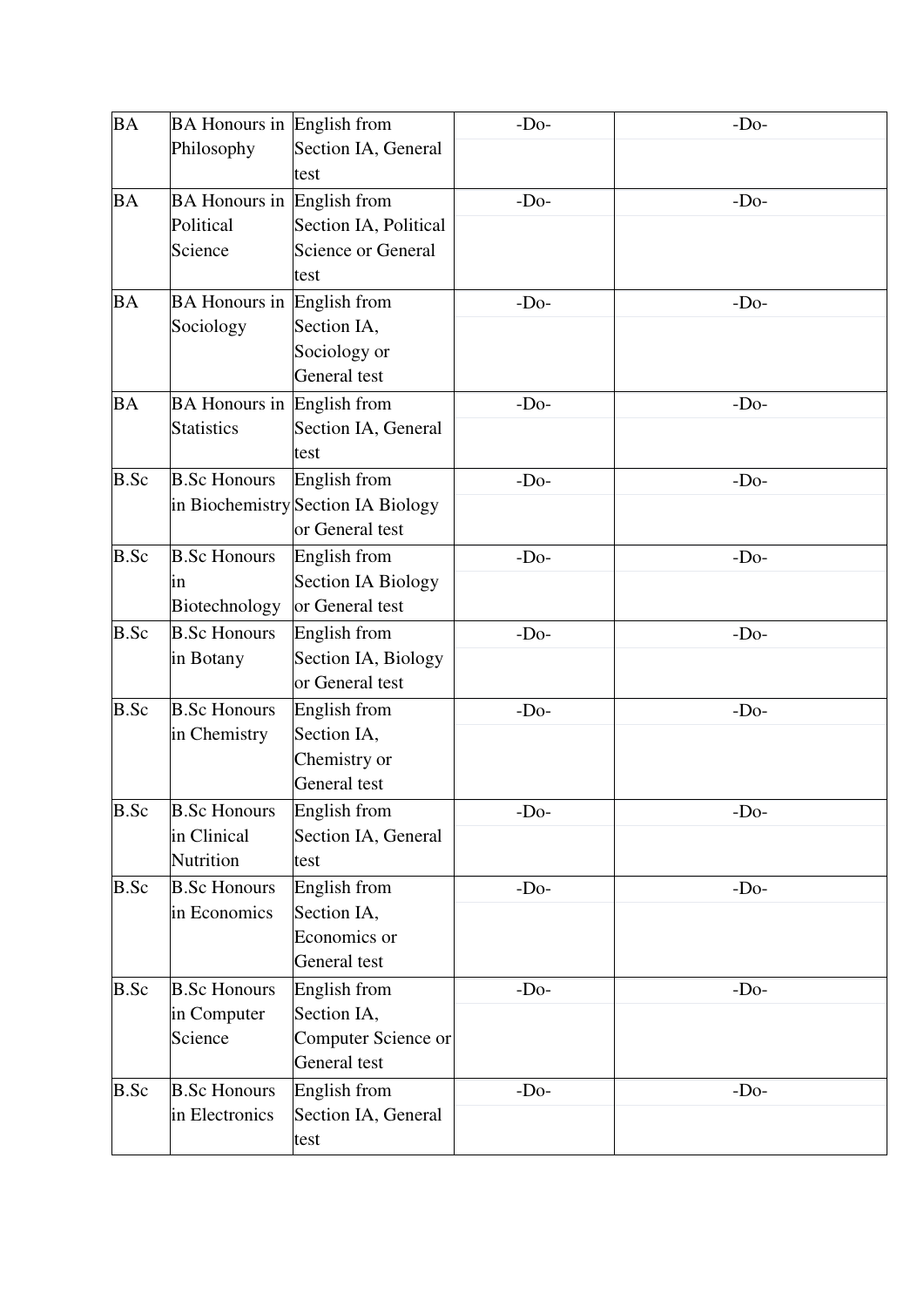| <b>B.Sc</b> | <b>B.Sc Honours</b>     | English from                       | $-Do-$             | $-Do-$                                                   |
|-------------|-------------------------|------------------------------------|--------------------|----------------------------------------------------------|
|             | in                      | Section IA,                        |                    |                                                          |
|             | Environmental           | Environmental                      |                    |                                                          |
|             | Science                 | <b>Sciences or General</b>         |                    |                                                          |
|             |                         | test                               |                    |                                                          |
| B.Sc        | <b>B.Sc Honours</b>     | English from                       | $-Do-$             | $-Do-$                                                   |
|             | in Fisheries            | Section IA, General                |                    |                                                          |
|             |                         | test                               |                    |                                                          |
| B.Sc        | <b>B.Sc Honours</b>     | English from                       | $-Do-$             | $-Do-$                                                   |
|             | in Geography            | Section IA,                        |                    |                                                          |
|             |                         | Geography or                       |                    |                                                          |
|             |                         | General test                       |                    |                                                          |
| <b>B.Sc</b> | <b>B.Sc Honours</b>     | English from                       | $-Do-$             | $-Do-$                                                   |
|             | in Geology              | Section IA,                        |                    |                                                          |
|             |                         | Geography or                       |                    |                                                          |
|             |                         | General test                       |                    |                                                          |
| B.Sc        | <b>B.Sc Honours</b>     | English from                       | $-Do-$             | $-Do-$                                                   |
|             | in Home                 | Section IA, Home                   |                    |                                                          |
|             | Science                 | <b>Science or General</b>          |                    |                                                          |
|             |                         | test                               |                    |                                                          |
| <b>B.Sc</b> | <b>B.Sc Honours</b>     | English from                       | $-Do-$             | $-Do-$                                                   |
|             |                         | in Mathematics Section IA, General |                    |                                                          |
|             |                         | test                               |                    |                                                          |
| B.Sc        | <b>B.Sc Honours</b>     | English from                       | $-Do-$             | $-Do-$                                                   |
|             | in                      | Section IA, General                |                    |                                                          |
|             | Microbiology            | test                               |                    |                                                          |
| B.Sc        | <b>B.Sc Honours</b>     | English from                       | $-Do-$             | $-Do-$                                                   |
|             | in Physics              | Section IA, Physics                |                    |                                                          |
|             |                         | or General test                    |                    |                                                          |
| B.Sc        | <b>B.Sc Honours</b>     | English from                       | $-Do-$             | $-Do-$                                                   |
|             | in Statistics           | Section IA, General                |                    |                                                          |
|             |                         | test                               |                    |                                                          |
| B.Sc        | <b>B.Sc Honours</b>     | English from                       | $-Do-$             | $-Do-$                                                   |
|             | in Zoology              | Section IA, Biology                |                    |                                                          |
|             |                         | or General test                    |                    |                                                          |
|             | <b>B.Com</b> Honours in | English from                       |                    | Passed the Class XII A student shall be eligible to seek |
|             | <b>B.Com</b>            | Section IA,                        | examination in the | admission to the first semester of a                     |
|             |                         | Accountancy/Book                   | stream concerned   | Bachelor's Degree Course if she/he                       |
|             |                         | Keeping or General                 |                    | from any recognized has passed the class XII             |
|             |                         | test                               | Board in India or  | examination in the stream                                |
|             |                         |                                    | any other          | concerned from any recognized                            |
|             |                         |                                    | examination        | Board in India or any other                              |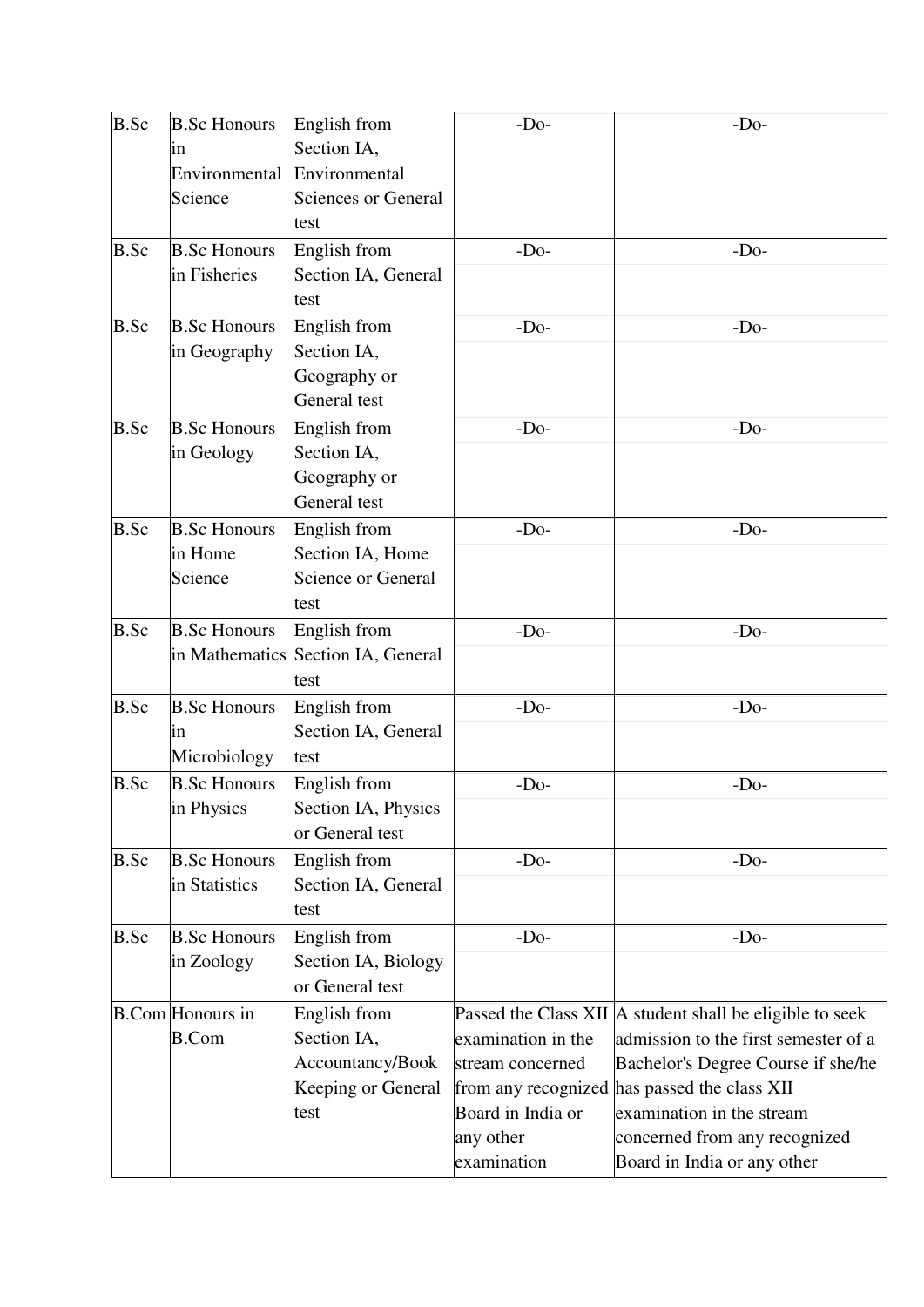|             |                        |                           | considered                                       | examination considered equivalent                         |
|-------------|------------------------|---------------------------|--------------------------------------------------|-----------------------------------------------------------|
|             |                        |                           | equivalent by the                                | by the University. Provided that a                        |
|             |                        |                           | University or its                                | student from any stream is eligible                       |
|             |                        |                           | equivalent in any                                | to change to Arts stream, whereas                         |
|             |                        |                           | discipline from any                              | the student from Science stream                           |
|             |                        |                           | recognised board                                 | only is eligible for Commerce                             |
|             |                        |                           | securing a minimum                               | stream only.                                              |
|             |                        |                           | of 50% marks in                                  |                                                           |
|             |                        |                           | aggregate (45% for                               |                                                           |
|             |                        |                           | SC/ST) are eligible                              |                                                           |
|             |                        |                           | for admission to the                             |                                                           |
|             |                        |                           | program.                                         |                                                           |
| <b>BBA</b>  | Honours in             | English from              | $-Do-$                                           | $-Do-$                                                    |
|             | <b>BBA</b>             | Section IA, Business      |                                                  |                                                           |
|             |                        | <b>Studies or General</b> |                                                  |                                                           |
|             |                        | test                      |                                                  |                                                           |
| <b>BCA</b>  | Honours in             | English from              | $-Do-$                                           | $-Do-$                                                    |
|             | <b>BCA</b>             | Section IA,               |                                                  |                                                           |
|             |                        | Computer Science or       |                                                  |                                                           |
|             |                        | General test              |                                                  |                                                           |
|             | <b>BTTM</b> Honours in | English from              | $-Do-$                                           | $-Do-$                                                    |
|             | <b>BTTM</b>            | Section IA, General       |                                                  |                                                           |
|             |                        | test                      |                                                  |                                                           |
| <b>BA</b>   | 5 years                | English from              | Passed XII examination in any stream securing an |                                                           |
| <b>LLB</b>  | integrated BA          | Section IA, Legal         |                                                  | aggregate of not less than 50% of the total marks with at |
|             | <b>LLB</b> Honours     | <b>Studies or General</b> |                                                  | least 50% marks in English from any recognised            |
|             |                        | test                      |                                                  | University / Board, relaxable by 5% for SC/ST             |
|             |                        |                           |                                                  | candidates and should not be more than 21 years of age    |
|             |                        |                           |                                                  | as on August 1st of the yer of admission. Relaxable upto  |
|             |                        |                           | 2 years for SC/ST candidates.                    |                                                           |
| <b>LLB</b>  | 3 years LLB            | English from              |                                                  | Bachelor degree in any discipline from a recognised       |
|             | Programme              | Section IA, Legal         |                                                  | university of the country with 45% marks of the total     |
|             |                        | <b>Studies or General</b> |                                                  | marks in case og general category and 40% of the total    |
|             |                        | test                      | marks in case of SC/ST applicants                |                                                           |
| <b>B.Ed</b> | <b>Bachelor</b> of     | English from              | At least 50% marks                               | A student shall be eligible to seek                       |
|             | Education              | Section IA,               | either in Bachelor's                             | admission to the first semester of a                      |
|             |                        | <b>Teaching Aptitude</b>  | Degree and/ or in                                | Bachelor's Degree Course if she/he                        |
|             |                        | or General test           | Masters' Degree in                               | has passed the class XII                                  |
|             |                        |                           | Science/ social                                  | examination in the stream                                 |
|             |                        |                           | sciences humanities,                             | concerned from any recognized                             |
|             |                        |                           | commerce, or any                                 | Board in India or any other                               |
|             |                        |                           | other qualifications                             | examination considered equivalent                         |
|             |                        |                           | equivalent thereto                               | by the University. Provided that a                        |